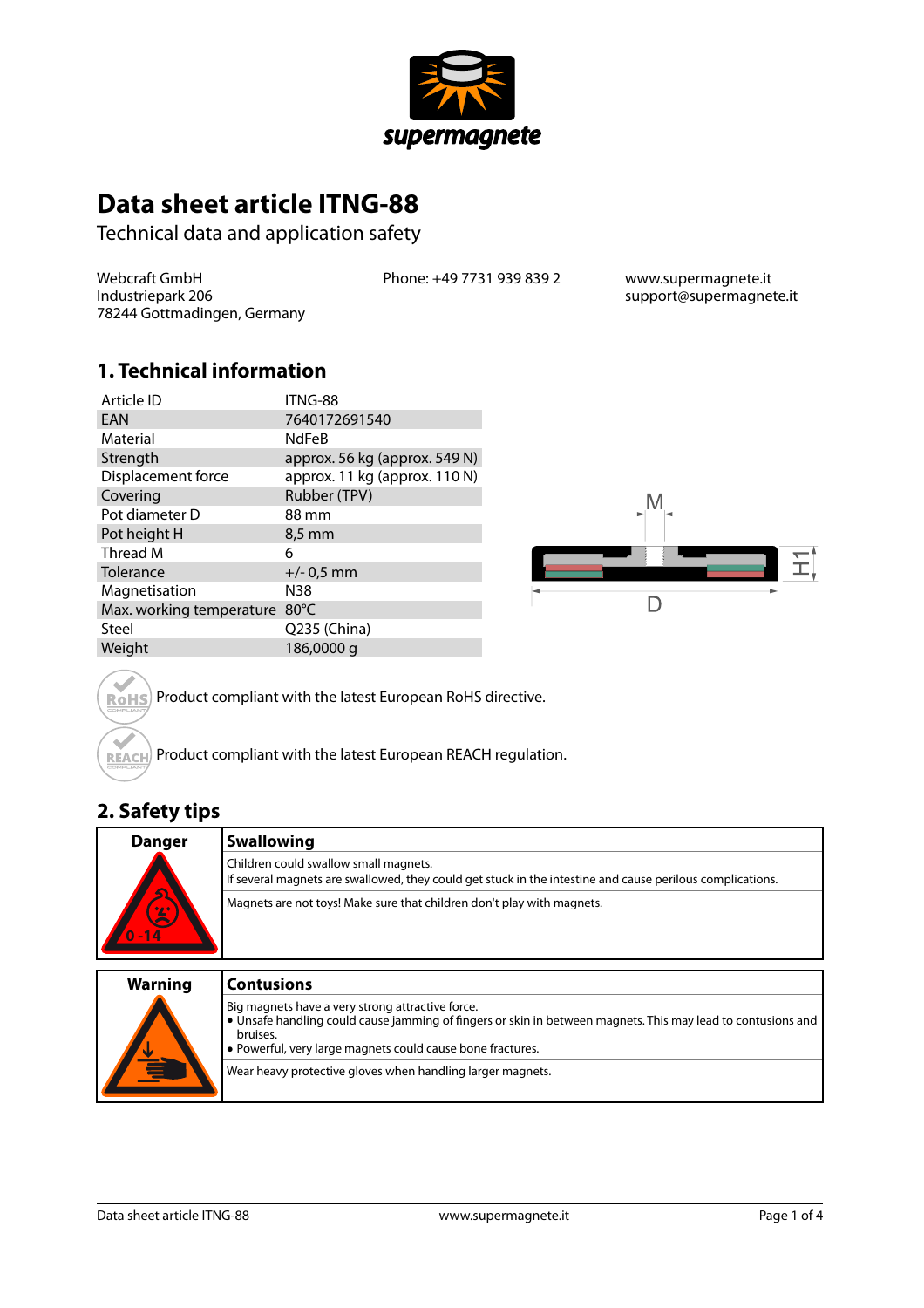| <b>Warning</b> | <b>Pacemaker</b>                                                                                                                                                                                  |
|----------------|---------------------------------------------------------------------------------------------------------------------------------------------------------------------------------------------------|
|                | Magnets could affect the functioning of pacemakers and implanted heart defibrillators.<br>A pacemaker could switch into test mode and cause illness.<br>• A heart defibrillator may stop working. |
|                | • If you wear these devices keep sufficient distance to magnets: www.supermagnete.it/eng/fag/distance<br>. Warn others who wear these devices from getting too close to magnets.                  |
|                |                                                                                                                                                                                                   |

| <b>Warning</b><br><u>長</u> | Heavy objects                                                                                                                                                                                                   |
|----------------------------|-----------------------------------------------------------------------------------------------------------------------------------------------------------------------------------------------------------------|
|                            | Too heavy loads, symptoms of fatigue as well as material defect could cause a magnet or magnetic hook to<br>loosen from the surface that is was attached to.<br>Falling objects could lead to serious injuries. |
|                            | • The indicated adhesive force applies only to ideal conditions. Allow for a high safety cushion.<br>. Don't use magnets in places where people could sustain injuries in case of material failure.             |
|                            |                                                                                                                                                                                                                 |
| <b>Warning</b>             | Metal splinters                                                                                                                                                                                                 |
|                            | Neodymium magnets are brittle. Colliding magnets could crack.<br>Sharp splinters could be catapulted away for several meters and injure your eyes.                                                              |

- **•** Avoid the collision of magnets.
	- **•** Wear safety glasses when handling larger magnets.
	- **•** Make sure that nearby people are also protected or keep their distance.

# **3. Handling and storing**

| Caution | Magnetic field                                                                                                                                                                                              |
|---------|-------------------------------------------------------------------------------------------------------------------------------------------------------------------------------------------------------------|
|         | Magnets produce a far-reaching, strong magnetic field. They could damage TVs and laptops, computer hard<br>drives, credit and ATM cards, data storage media, mechanical watches, hearing aids and speakers. |
|         | ↓ Keep magnets away from devices and objects that could be damaged by strong magnetic fields.<br>$\bullet$ Please refer to our table of recommended distances: www.supermagnete.it/eng/fag/distance         |

| Caution | <b>Combustibility</b>                                                                   |
|---------|-----------------------------------------------------------------------------------------|
|         | When machining magnets, the drilling dust could easily ignite.                          |
|         | Stay away from machining magnets or use appropriate tools and sufficient cooling water. |

| Caution       | Nickel allergy                                                                                                                                                                                                                                                  |
|---------------|-----------------------------------------------------------------------------------------------------------------------------------------------------------------------------------------------------------------------------------------------------------------|
|               | Many of our magnets contain nickel, also those without nickel coating.<br>• Some people have an allergic reaction when they come into contact with nickel.<br>. Nickel allergies could develop from perpetual contact with nickel-plated objects.               |
|               | • Avoid perpetual skin contact with magnets.<br>• Avoid contact with magnets if you already have a nickel allergy.                                                                                                                                              |
| <b>Notice</b> | Influence on people                                                                                                                                                                                                                                             |
|               | According to the current level of knowledge, magnetic fields of permanent magnets do not have a measurable<br>positive or negative influence on people. It is unlikely that permanent magnets constitute a health risk, but it<br>cannot be ruled out entirely. |

**•** For your own safety, avoid constant contact with magnets. **•** Store large magnets at least one metre away from your body.

 $\bullet$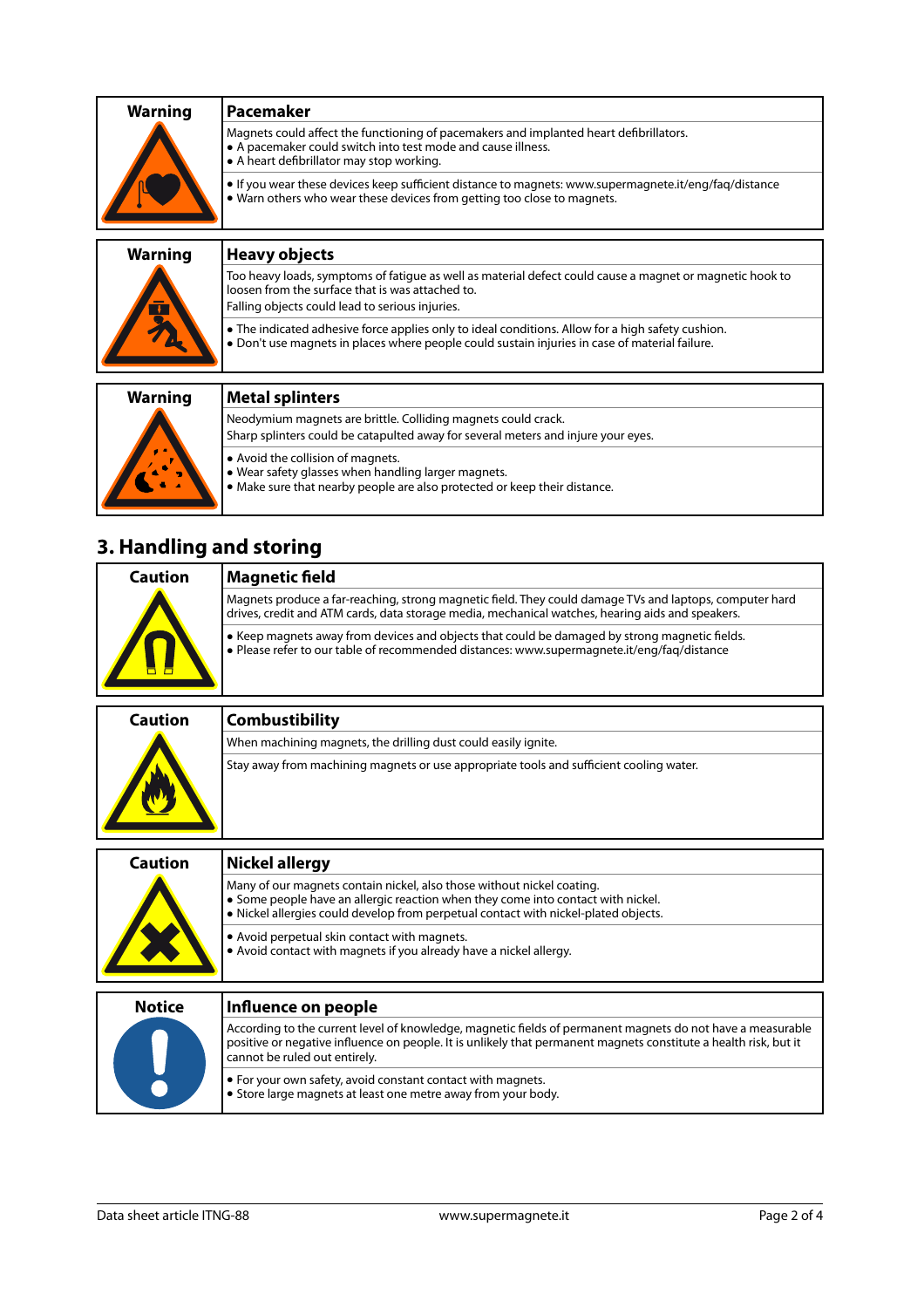| <b>Notice</b> | <b>Splintering of coating</b>                                                                                                                                                                                                                                                    |
|---------------|----------------------------------------------------------------------------------------------------------------------------------------------------------------------------------------------------------------------------------------------------------------------------------|
|               | Most of our neodymium magnets have a thin nickel-copper-nickel coating to protect them from erosion. This<br>coating could splinter or crack due to collision or large pressure. This makes them vulnerable to environmental<br>influences like moisture and they could oxidise. |
|               | • Separate big magnets, especially spheres, with a piece of cardboard.<br>• Avoid collisions of magnets as well as repeated mechanical exposure (e.g. blows, bashes).                                                                                                            |
| <b>Notice</b> | <b>Oxidation, corrosion, rust</b>                                                                                                                                                                                                                                                |
|               | Untreated neodymium magnets oxidise quickly and disintegrate.<br>Most of our magnets have a nickel-copper-nickel coating to protect them from corrosion. This coating provides<br>some protection against corrosion, but it is not robust enough for continuous outdoor use.     |
|               | • Use magnets only in the dry indoors or protect them against environmental influences.<br>• Avoid damages to the coating.                                                                                                                                                       |
| <b>Notice</b> | <b>Temperature resistance</b>                                                                                                                                                                                                                                                    |
|               | Neodymium magnets have a maximum working temperature of 80 to 200°C.                                                                                                                                                                                                             |
|               | Most neodymium magnets lose part of their adhesive force permanently at a temperature of 80°C.                                                                                                                                                                                   |
|               | • Don't use magnets in places where they are exposed to extreme heat.<br>. If you use an adhesive, don't harden it with hot air.                                                                                                                                                 |
|               |                                                                                                                                                                                                                                                                                  |
| <b>Notice</b> | <b>Mechanical treatment</b>                                                                                                                                                                                                                                                      |
|               | Neodymium magnets are brittle, heat-sensitive and oxidise easily.<br>• When drilling or sawing a magnet with improper tools, the magnet may break.<br>• The emerging heat may demagnetise the magnet.<br>• The magnet will oxidise and disintegrate due to the damaged coating.  |
|               | Avoid machining magnets if you do not have the necessary machines and experience. Let us provide you with                                                                                                                                                                        |

#### **4. Transportation tips**

| Caution | Airfreight                                                                                                                                                         |
|---------|--------------------------------------------------------------------------------------------------------------------------------------------------------------------|
|         | Magnetic fields of improperly packaged magnets could influence airplane navigation devices.<br>In the worst case it could lead to an accident.                     |
|         | • Airfreight magnets only in packaging with sufficient magnetic shielding.<br>• Please refer to the respective regulations: www.supermagnete.it/eng/fag/airfreight |

an offer for a custom-made order instead: [www.supermagnete.it/eng/custom\\_form.php](http://www.supermagnete.it/eng/custom_form.php)

| <b>Caution</b> | <b>Postage</b>                                                                                                                                                                                                                                                                                                                                                                                                                       |
|----------------|--------------------------------------------------------------------------------------------------------------------------------------------------------------------------------------------------------------------------------------------------------------------------------------------------------------------------------------------------------------------------------------------------------------------------------------|
|                | Magnetic fields of improperly packaged magnets could cause disturbances in sorting machines and damage<br>fragile goods in other packages.                                                                                                                                                                                                                                                                                           |
|                | • Please refer to our shipping tips: www.supermagnete.it/eng/fag/shipping<br>$\bullet$ Use a large box and place the magnet in the middle surrounded by lots of padding material.<br>• Arrange magnets in a package in a way that the magnetic fields neutralise each other.<br>• If necessary, use sheet iron to shield the magnetic field.<br>• There are stricter rules for airfreight: Refer to the warning notice "Airfreight". |

# **5. Disposal tips**

Small amounts of used neodymium magnets can be thrown out with the regular trash. Larger amounts of magnets need to be recycled as scrap metal.

### **6. Statutory provisions**

Neodymium magnets are not intended for sale/export to the United States of America, Canada or Japan. You are strictly prohibited from directly or indirectly exporting the neodymium magnets that you received from us or the end products that you produced from those magnets to the countries mentioned above.